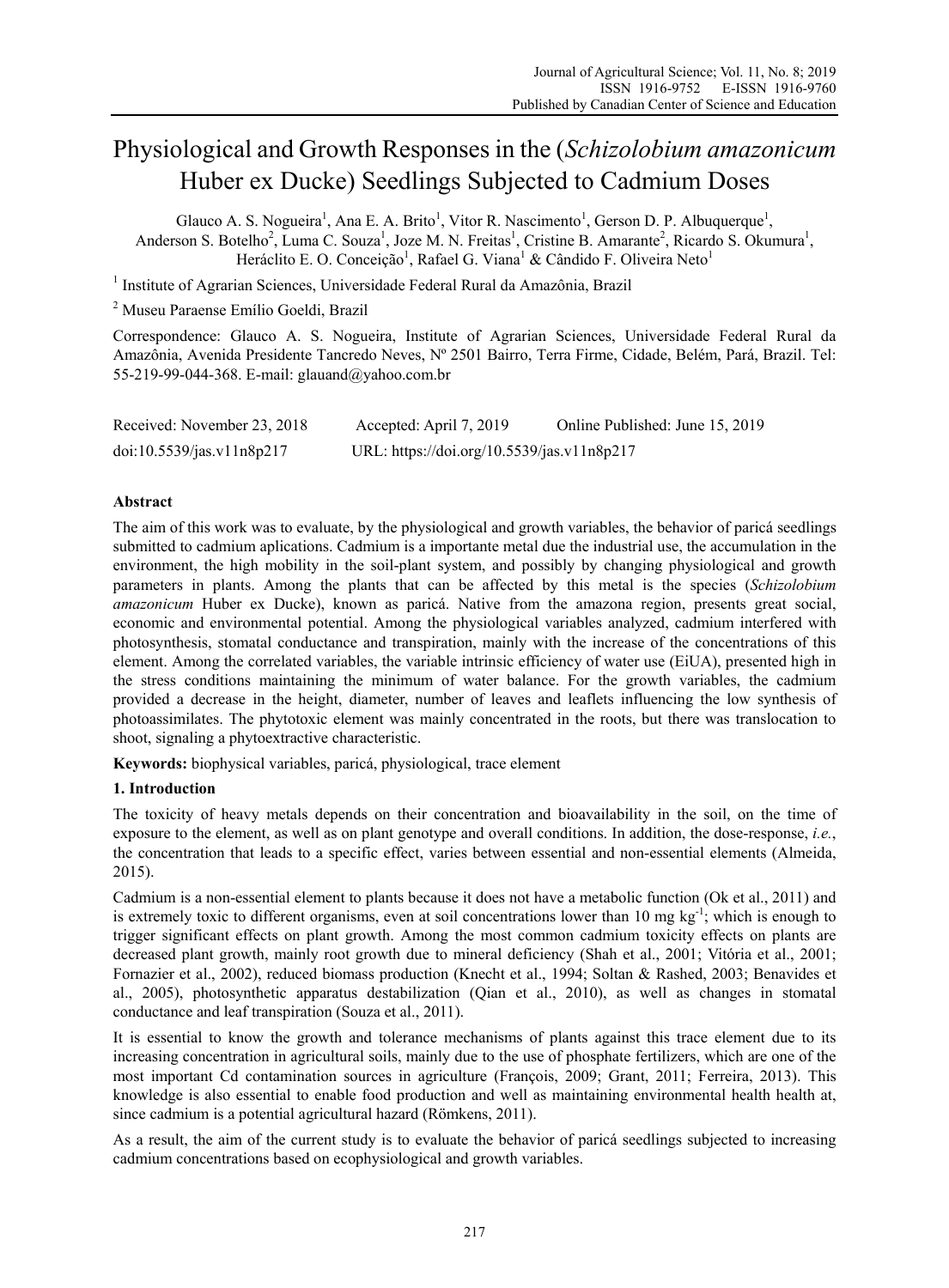## **2. Materials and Methods**

### *2.1 Experimental Condition and Plant Material*

The experiment was conducted in the greenhouse of the Agricultural Sciences Institute (ICA-Instituto de Ciências Agrárias), Federal Rural University of Amazonia (UFRA-Universidade Federal Rural da Amazônia), Belém City, Pará State (geographic coordinates 01°27′21″ S, 48°30′16″ W), from December 2017 to June 2018. *Paricá* seeds provided by Pará State Association of Timber Exporter Industries (AIMEX-Associação das Indústrias Exportadoras de Madeira do Estado do Pará) were used in the experiment.

## *2.2 Seedling Production and Plant Exposure to Cadmium Doses*

The *paricá* seedling production process was conducted as follows: seeds were scarified with sandpaper (#80) and placed in cold water for 24 hours to make dormancy breaking easier. Next, seeds were placed in 4.6 L Leonard jars (adapted with polyethylene clamps) filled with washed and autoclaved sand; the jars were wrapped with aluminum foil to minimize the interference of solar radiation on root growth. Circular-shaped EVA paper was placed on the surface of each jar to avoid algae proliferation. Two months later, cadmium chloride concentrations (CdCl2·H2O) in nutrient solution were applied to the seeds. Solutions were renewed on a weekly basis and pH was kept between 5.8 to 6.0 through the addition of 0.1 mol L<sup>-1</sup> of NaOH or HCl, whenever adjustments were needed.

## *2.3 Ecophysiological Variables*

Plants showing cadmium toxicity signs were collected and subjected to physiological and growth analyses. Liquid photosynthetic (*A*), stomatal conductance (*gs*) and transpiration (*E*) rates were measured in the IRGA portable meter (Infra-red Gas Analyzer/ADC equipment-model LCi 6400, Hoddesdon, UK) under favorable environmental conditions, between 9:00 a.m. and 11:00 a.m. One leaflet per plant (always the median region of the fully expanded leaf) was inserted in the equipment chamber in order to measure these variables. Next, the Ci/Ca ratio, instantaneous carboxylation efficiency (iCE), water use efficiency (WUE) and intrinsic water use efficiency (iWUE) were quantified.

## *2.4 Determining Chlorophyll a, b, Total (a + b) and Anthocyanin Contents*

Based on the method adopted to measure these variables (Sims & Gamon, 2002), 100 mg of fresh leaf from each sample was weighed, placed in a mortar containing 3 ml of 80% acetone, macerated and filtered through paper towels. The supernatant was transferred to a 25 mL volumetric flask and its volume was measured using 80% acetone. Samples were read in spectrophotometer at 663 nm (Chlorophyll A), 647 nm (Chlorophyll B), 537 nm (Anthocyanins) by previously placing the blank to reset the apparatus (acetone 80%). Total chlorophyll content was calculated as follows: Total chlorophyll = chlorophyll  $a +$  chlorophyll b. All the extraction process was performed on ice and in the dark.

#### *2.5 Growth Variables*

Growth parameters were determined through measurements conducted at the end of the experimental period and resulted in the following variables:

(1) Plant height: measured from the surface of the soil to the apex of the plant, with a millimeter ruler. Results were expressed in cm.

- (2) Collar diameter: measured with a 200 mm digital caliper (Digimes). Results were expressed in mm.
- (3) Number of leaves: the number of living leaves was counted.
- (4) Number of leaflets: the number of living leaflets was counted.
- *2.6 Experimental Design and Statistical Analysis*

The experimental design was completely randomized (CRD), with 5 treatments comprising control plants (cadmium-free) and plants threated with cadmium doses (CdCl<sub>2</sub> 178 μM; CdCl<sub>2</sub> 356 μM; CdCl<sub>2</sub> 534 μM; CdCl<sub>2</sub> 712 μM), with 7 repetitions each (one plant/jar)—35 experimental units, in total.

Data were subjected to analysis of variance in the F test ( $p < 0.05$ ); means were compared to each other through the least significant difference in the Tukey test ( $p < 0.05$ ) and adjusted through polynomial regression equations  $(P < 0.01$  or 0.05) in the Sisvar software (Ferreira, 2011).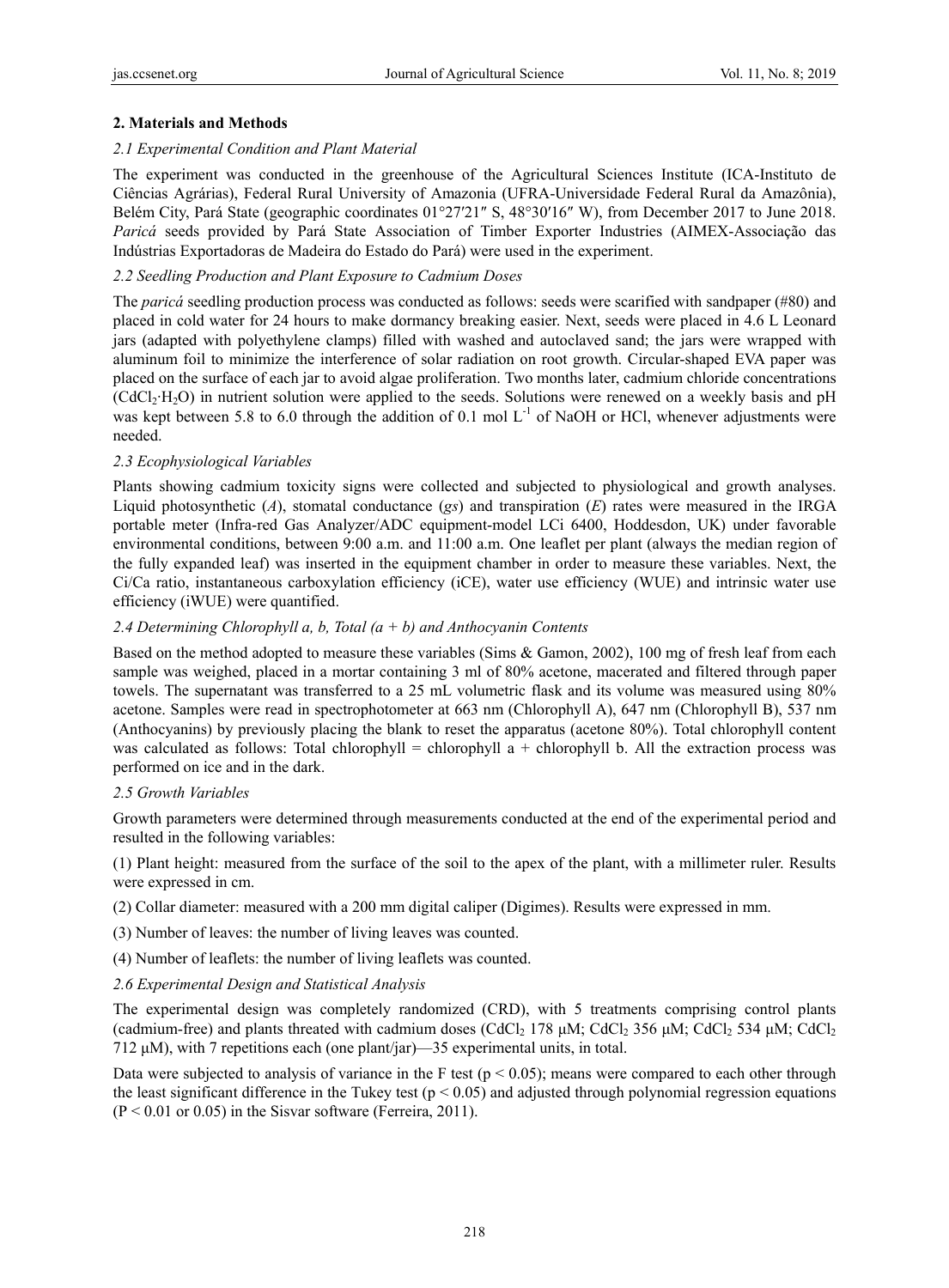## **3. Results and Discussion**

### *3.1 Physiological Variables*

## 3.1.1 Photosynthesis

Based on our results, the photosynthesis of *paricá* seedlings decreased considerably as the cadmium doses increased; there was a statistically significant difference between the photosynthesis of these seedlings and that of the control plants. The relative percentage decrease and increase (RPDI) was quite high: it reached -76% decrease (Table 1). This characteristic can be a sensitive stress indicator caused by cadmium. Cadmium effects on photosynthesis lie on blocking energy dissipation in the form of heat (ATP), which prevents energy from being absorbed in the reaction centers of photosystem II. According to Parmar et al. (2014), it happens due to thylakoid destructuring, which reduces the photochemical efficiency of these photosynthetically active membranes. Another probable explanation for this result lies on the direct inhibition of chlorophyll synthesis or on restrictions in Mg absorption and translocation, since the magnesium found in chloroplasts works as protector by inhibiting the action of cadmium and preventing the transport of electrons (Benavides et al., 2005; Martins et al., 2013, Zhang et al., 2014).

## 3.1.2 Stomatal Conductance (gs)

Stomatal conductance decreased considerably as the cadmium doses increased. However, statistically significant differences were only recorded for treatments T3 (356 μM), T4 (534 μM) and T5 (712 μM) in comparison to the control. The relative percentage decrease and increase (RPDI) was higher than -70% decrease (Table 1); this outcome showed to what extent the stomatal conductance changed. Cd decreased the partial  $CO<sub>2</sub>$  pressure in the stomata by decreasing the carbon dioxide concentration and the stomatal conductance, which led to stomatal closure and to decreased transpiration, besides affecting Rubisco activity (Hasanuzzaman et al., 2013). One of the harmful effects of cadmium lies on inducing calcium production in the endoplasmic reticulum and in the vacuole. This production increases the levels of this cation in the cytosol, which is associated with stomatal closure (Perfus-barbeoch et al., 2002).

#### 3.1.3 Transpiration (E)

Transpiration results were similar to the ones recorded for photosynthesis and stomatal conductance, since these variables were directly correlated to each other. The sharp decrease in transpiration reached relative percentage decrease and increase (PRDI) values such as 54.75%, which enabled statistically significant differences between the major cadmium treatments-T4 (534 μM) and T5 (712 μM) and the control (Table 1).

According to Leita et al. (1995), Cd affects stomatal opening and closing: firstly, due to increase in the osmotic potential of the leaves; secondly, due to direct Cd action on guard cells, as well as to root growth inhibition, which limits water absorption and leads to stomatal closure. In addition, high Cd concentrations lead to metabolic decline, leaf turgidity loss and hydropassive stomatal closure.

#### 3.1.4 Water Use efficiency (WUE)

According to Zhao (2004), in physiological terms, water use efficiency (WUE) is defined as the ratio between carbon fixation (photosynthesis) and transpiration rates (*A/E*). Thus, based on the herein analyzed ratio, water use efficiency decreased as cadmium concentrations increased. There was statistically significant difference in water use efficiency between cadmium-treated and control plants. The relative percentage decrease and increase recorded for this variable was higher than -45% (Table 1). This outcome corroborates the study by Lefévre et al. (2014), who stated that the stress caused by heavy metals leads to lower water use efficiency.

This result indicate low CO<sub>2</sub> fixation, since this parameter determines the species' effectiveness in fixing carbon during transpiration. The phytotoxic element accumulated in the root system directly affected the growth of this organ, which may have led to low water absorption and changed the conducting vessels' anatomy, which directly affected the water transport process (Bacelar et al., 2007).

#### 3.1.5 Instantaneous Carboxylation Efficiency (iCE)

The iCE results herein recorded for A/Ci ratio showed decrease in this variable, as well as statistically significant differences between cadmium-treated and control plants; the relative percentage decrease and increase (RPDI) recorded -76.66% decrease, as shown in Table 1. The instantaneous carboxylation efficiency depends on  $CO<sub>2</sub>$ availability in the leaf mesophyll, on the amount of light, on temperature and on enzyme activity to enable photosynthesis. The stomatal opening significantly decreased in the current study and it influenced the intercellular  $CO<sub>2</sub>$  concentrations, which became very low. The influx of this component in mesophyll cells was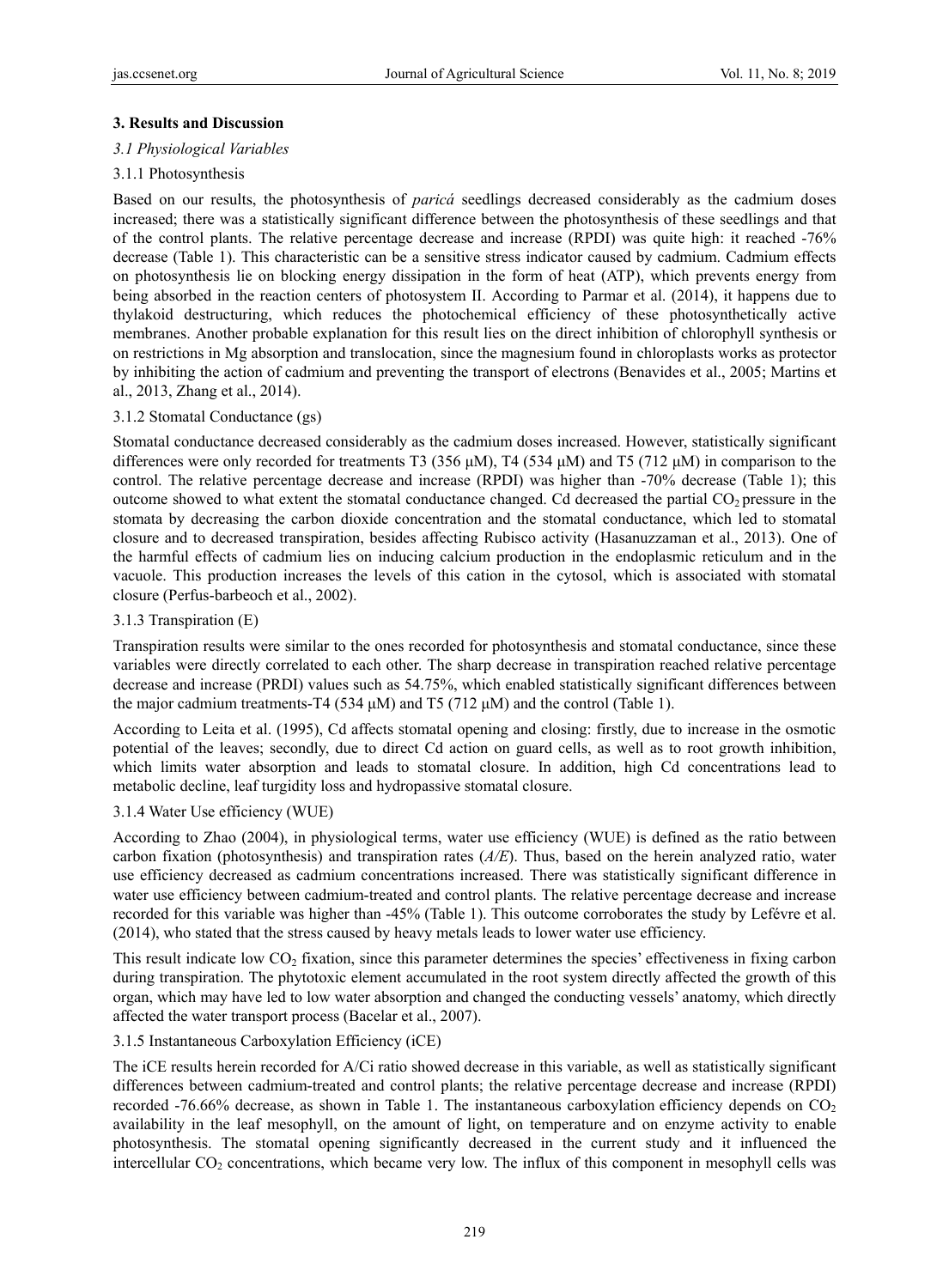restricted; thus, the plant used  $CO<sub>2</sub>$  resulting from the breathing process to keep the photosynthetic rate at minimum level, thus making it limited (Taiz & Zeiger, 2009b).

## 3.1.6 Intrinsic Water Use Efficiency (iWUE)

The iWUE was calculated by dividing (*A/gs*). Based on results of intrinsic water use efficiency (iWUE), the internal water use efficiency of plants subjected to cadmium-induced stress increased as the metal doses increased. There was statistically significant difference between cadmium-treated and control plants in T2 (178 μM), only. The relative percentage decrease and increase (RPDI) was above -45% decrease, according to Table 1. High iWUE is a characteristic of plants that try to tolerate stressful conditions such as low water availability caused by high cadmium concentrations (Ma et al., 2004). According to the aforementioned authors, high photosynthetic rates and low stomatal conductance (*gs*) values partly explain the iWUE increase.

## 3.1.7 Internal  $CO<sub>2</sub>$  Concentration and Environment (Ci/Ca)

Internal and external carbon ratios increased in the first two cadmium-stress treatments-T2 (178 μM) and T3 (356 μM); they decreased in T4 (534 μM) and increased again in T5 (712 μM). T2 (178 μM) and T4 (534 μM) showed statistically significant differences in comparison to the control group. The relative percentage decrease and increase (RPDI) was low -11% (Table 1).

The activity of enzymes involved in  $CO<sub>2</sub>$  fixation may have been affected and it increased the Ci/Ca values in the first two treatments. The reduced transpiration in plants subjected to cadmium stress can be associated with cuticle and stomata destruction, and with leaf limb rupture, which decreased *gs* and affected the Ci/Ca ratio (Guerra et al., 2014).

## **4. Biochemical Evaluations: Pigment Content**

## *4.1 Chlorophyll a, b and Total*

Chlorophyll *a* contents in plants subjected to heavy metal stress decreased in comparison to control plants; the lowest chlorophyll *a* value in cadmium-treated plants was found in T3 (356 μM), whereas the highest value was recorded for plants in T5 (712 μM). T2 (178 μM), T3 (356 μM) and T4 (534 μM) showed statistically significant difference in comparison to control plants. Chlorophyll *a* recorded RPDI -33.4% (Table 1).

Chlorophyll *b* contents decreased until T4 (534 μM); plants subjected to different cadmium stress conditions did not show statistically significant difference in Chlorophyll *b* content between treatments; however, there was statistically significant difference between cadmium-treated and control plants. The relative percentage decrease and increase (RPDI) was -37.26% higher than that of chlorophyll *a*. Chlorophyll contents overall decreased at some points, whereas in others, they adjusted to cadmium concentrations (Table 1).

Total (a + b) chlorophyll content decreased in plants subjected to heavy metal stress, which showed statistically significant differences in comparison to control plants; the lowest total chlorophyll value was found in T3 (356 μM). The relative percentage decrease and increase (PRA) of total chlorophyll was -36.45% (Table 1). This value confirmed the change in chlorophyll functions.

There was chlorophyll degradation in plants subjected to cadmium stress and, consequently, their photosynthetic process was inhibited due to exposure to Cd. However, high Cd concentrations are necessary to enable finding effects on the photosynthetic system of most species (Ekmekci et al., 2008; Redondo-Goméz et al., 2010; Roychoudhury et al., 2012; Martins et al., 2013), as observed in the current study when high Cd doses were applied to plants. Chlorophyll degradation takes place due to Mg replacement in chlorophyll molecules and to Fe replacement in the cytochromes of proteins involved in the photosynthesis process (Taiz & Zeiger, 2002a; DalCorso et al., 2008; Marques & Nascimento, 2013).

Mg is a structural part of the tetrapyrrole nucleus of chlorophyll molecules, but it also plays a specific role in the activation of enzymes involved in photosynthesis. Lack of Mg leads to chlorosis between leaf ribs; chlorosis can be first seen in older leaves due to Mg mobility (Taiz & Zeiger, 2002a). Fe plays a key role as a component of protein complexes (ferredoxins) involved in transfer of electrons in the luminous phase of photosynthesis. Both Mg and Fe deficiencies trigger a characteristic symptom, *i.e.*, chlorosis between leaf ribs. Unlike Mg, chlorosis resulting from Fe deficiency initially appears in younger leaves because iron cannot be readily mobilized from the older leaves (Taiz & Zeiger, 2002a). According to DalCorso et al. (2008), chlorosis can result from changes in the Fe/Zn ratio, as well as from negative Cd effects on chlorophyll metabolism.

#### *4.2 Anthocyanin*

Anthocyanin levels in cadmium-treated plants overall decreased in comparison to the control; there was statistically significant differences between treatments T2 (178 μM), T3 (356 μM) and T4 (534 μM) and the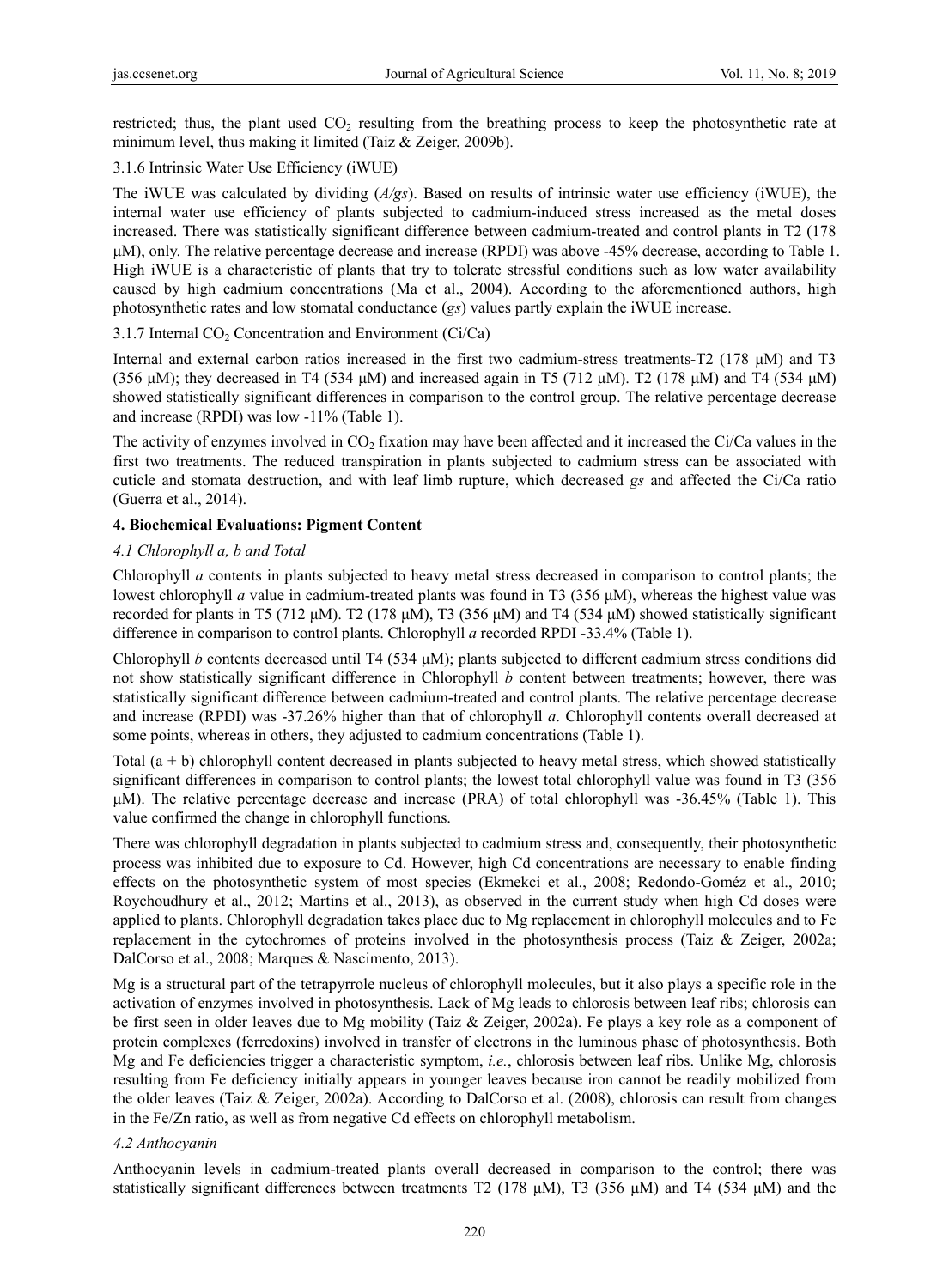control group. The relative percentage decrease and increase (RPDI) of anthocyanin levels was -24.51% (Table 1). The comparison between cadmium-stress treatments recorded increased anthocyanin levels. According to Keilig and Ludwig-Müller (2009), Michalak (2006), and Singh et al. (2013), this response is expected in plants grown in the presence of heavy metals at problematic levels; these plants produce secondary metabolites such as flavonoids and anthocyanin in order to eliminate reactive oxygen compounds formed by metals such as cadmium.

## **5. Biophysical Variables**

## *5.1 Height*

Despite the brief time *paricá* plants remained exposed to cádmio, their growth was negatively affected by it, as seen in the relative percentage decrease and increase (RPDI) value (14.17%), which indicated the phytotoxicity of the species. Height is a growth parameter that shows the ability of plants to respond to the influence of biotic and abiotic factors affecting their metabolism and development (Taiz  $\&$  Zeiger, 2013c). There were statistically significant differences in height between cadmium-treated and control plants (Table 1).

## *5.2 Collar Diameter*

Collar diameter decreased as the cadmium doses increased. There were statistically significant differences between treatments T2 (178 μM), T3 (356 μM) and T4 (534 μM) and the control plants; the relative percentage decrease and increase (RPDI) value recorded -14.41% decrease. This outcome showed the negative influence of this heavy metal on plant growth. According to Ekmekçia et al. (2008), decreased chlorophyll contents are strongly associated with decreased plant height and diameter, as well as with changes in overall plant growth, mainly due to lower photoassimilate synthesis.

## *5.3 Number of Leaves andLleaflets*

The number of leaves decreased as the cadmium doses increased; however, there were statistically significant differences only when treatments T4 (534 μM) and T5 (712 μM) were compared to the control plants. The relative percentage decrease and increase (PRA) value was -21.58%, which showed decrease in this growth variable due to cadmium toxicity.

*Paricá* plants presented symptoms such as chlorosis in the older leaves, leaf abscission and epithelia during the cadmium-stress period adopted in the current study. These negative effects significantly changed the photosynthesis and other physiological functions of the herein investigated plant species. Metal ions can be incorporated in proteins or translocated through the phloem of leaves, along with photo-assimilators, and lead to a series of phytotoxicities (Azevedo et al., 2012; Gallego et al., 2012).

The number of leaflets decreased until T3 (356 μM), increased in T4 (534 μM), and decreased again in T5 (712 μM); RPDI value was -26.63%—it was the highest value recorded for growth parameters, which showed that this organ is one of the most affected by cadmium toxicity (Table 1).

Table 1. Analysis of variance and regression equations applied to shoot and root growth and physiological parameters in *Schizolobium amazonocum* Huber ex Ducke seedlings subjected to increasing cadmium doses for 14 days and their respective relative percentage decrease and increase (RPDI) values

| Parameter                                                                                | Cadmium doses (µM) |                    |                   | <b>CV</b>         | <b>RPDI</b>       |        |     |                                                                                                           |           |
|------------------------------------------------------------------------------------------|--------------------|--------------------|-------------------|-------------------|-------------------|--------|-----|-----------------------------------------------------------------------------------------------------------|-----------|
|                                                                                          | $\mathbf{0}$       | 178                | 356               | 534               | 712               | $(\%)$ | (%) | <b>Regression equation</b>                                                                                | $R^2$ (%) |
| Plant height (cm)                                                                        | 43.41a             | 36.96 b            | 34.20 b 34.69 b   |                   | 37.26 b           |        |     | 9.32 -14.17 $y = 43.2591 - 0.0424x + 4.8E-5x^{2**}$                                                       | 99.51     |
| Collar diameter (mm)                                                                     | 8.45 a             | 6.80 <sub>b</sub>  | 6.77 <sub>b</sub> | 6.99 <sub>b</sub> | $7.24$ ab         |        |     | 12.01 -14.41 $y = 8.2769 - 0.0078x + 9.1175E-6x^{2**}$                                                    | 85.73     |
| N. of leaves                                                                             | 7.83a              | 7.00ab             | 7.00ab            | 6.29 <sub>b</sub> | 6.14 <sub>b</sub> |        |     | 11.02 -21.58 $y = 7.6714 - 0.0023x$                                                                       | 91.63     |
| N. of leaflets                                                                           | 36.71a             | 27.86 ab           | 24.50 b           | 28.57 ab          | 26.57 b           |        |     | 22.58 -27.63 $y = 35.7776 - 0.0449x + 4.7665E - 5x^2$                                                     | 80.71     |
| <i>Chlorophyll a</i> (mmol $kg^{-1} FM$ )                                                | 2.89a              | 1.29 <sub>bc</sub> | 0.22c             | 1.33 <sub>b</sub> | 1.92 <sub>b</sub> |        |     | 47.64 -33.40 $y = 2.8457 - 0.0116x + 1.483E-5x^{2**}$                                                     | 89.97     |
| <i>Chlorophyll b</i> (mmol $kg^{-1} FM$ )                                                | $10.89a$ 6.85 b    |                    | 4.66 <sub>b</sub> | 6.32 <sub>b</sub> | 6.83 <sub>b</sub> |        |     | 24.37 -37.26 $y = 10.6938 - 0.0257x + 2.9225E-5x^{2**}$                                                   | 92.43     |
| Total chlorophyll (mmol kg <sup>-1</sup> FM)                                             | 13.78 a 7.49 bc    |                    | 5.16c             | 7.65 bc           | 8.76 b            |        |     | 22.78 -36.45 $y = 13.883 - 0.0585x + 0.0001x^2 - 7.8885E - 8x^3$                                          | 98.24     |
| Anthocyanin (mg $100 g^{-1}$ )                                                           |                    |                    |                   |                   |                   |        |     | 0.0047 a 0.0029 bc 0.0015 c 0.0024 bc 0.0036 ab 32.64 -24.51 $y = 0.0047 - 1.4829E - 5x + 1.8663E - 8x^2$ | 96.18     |
| A (µmol m <sup>-2</sup> s <sup>-1</sup> )                                                | 7.36a              | 5.06 <sub>b</sub>  | 3.92c             | 1.62d             | 1.76d             |        |     | 9.85 -76.11 $y = 7.4047 - 0.0142x + 8.3644E-6x^{2}$                                                       | 97.12     |
| gs (mmol m <sup>-2</sup> s <sup>-1</sup> )                                               | 0.16a              | 0.17a              | 0.13 <sub>b</sub> | 0.04c             | 0.04c             |        |     | 7.54 -74.53 $y = 0.1564 + 0.0004x - 2.2058E-6x^2 + 1.9235E-9x^{3**}$ 98.90                                |           |
| $E$ (mmol m <sup>-2</sup> s <sup>-1</sup> )                                              | 2.33a              | 2.56a              | $1.90$ ab         | 1.26 <sub>b</sub> | 1.05c             |        |     | 13.86 -54.75 $y = 2.3325 + 0.0046x - 2.3116E - 5x^2 + 1.9812E - 8x^3$ 99.81                               |           |
| $Ci/Ca$ (mol mol <sup>-1</sup> )                                                         | 0.79 <sub>b</sub>  | 0.87a              | 0.80 <sub>b</sub> | 0.62c             | 0.77 <sub>b</sub> |        |     | 11.87 -2.05 $y = 0.7809 + 0.0017x - 7.4323E-6x^2 + 7.0045E-9x^{3**}$ 93.07                                |           |
| iCE $[(\mu \text{mol m}^2 \text{ s}^{-1}) (\mu \text{mol mol}^{-1})^{-1}]$               | 0.02a              | 0.01 <sub>b</sub>  | 0.01 <sub>b</sub> | 0.01c             | 0.01c             |        |     | 13.21 -76.66 $y = 0.023 - 4.0835E-5x + 2.3321E-8x^{2}$                                                    | 97.30     |
| WUE $[(\mu \text{mol m}^2 \text{ s}^3)(\text{mmol H}_2\text{O m}^2 \text{ s}^3)]$ 3.17 a |                    | 1.98 <sub>b</sub>  | 2.05 <sub>b</sub> | 1.16c             | 1.73 <sub>b</sub> |        |     | 10.39 -45.30 $y = 3.1194 - 0.0062x + 5.7672E-6x^{2}$                                                      | 85.26     |
| iWUE $[(\mu \text{mol m}^2 \text{ s}^{-1})(\text{mmol m}^2 \text{ s}^{-1})]$             | $46.63 a$ 30.24 b  |                    |                   | 31.25 ab 37.81 ab | 45.23 ab          |        |     | 15.10 -2.99 $y = 44.8699 - 0.0827x + 0.0001x^{2**}$                                                       | 87.91     |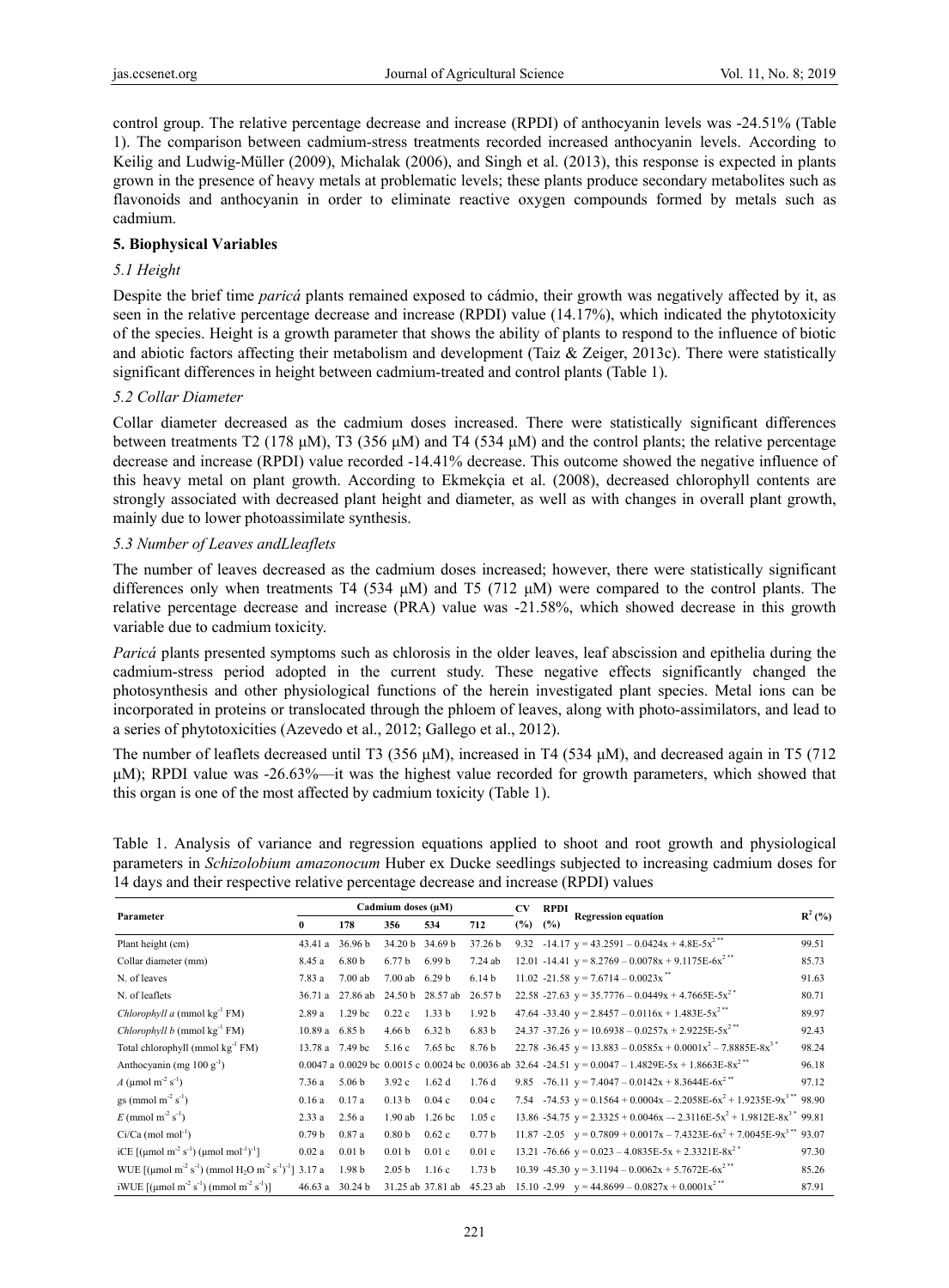#### **6. Conclusion**

The paricá plants were sensible to the cadmium dosages interfering in the gas exchange and growth.

Regarding the physiological parameters they did not support the applied cadmium doses, altering their energy production in the form of ATP and NADPH.

It took 14 days for the cadmium doses to alter all growth and physiological parameters. However, the variable intrinsic efficiency of water use (EiUA) was elevated in the stress conditions maintaining the minimum of water balance.

The phytotoxic element cadmium was mainly concentrated in the roots, but there was translocation to shoot, signaling a phytoextractive characteristic.

#### **References**

- Almeida, L. G. (2015). *Parâmetros de crescimento, bioquímicos e ecofisiológicos em plantas de milho cultivadas em solos multicontaminados com Cd e Zn* (p. 83, Dissertação (Mestrado), Universidade Federal de Lavras/MG).
- Azevedo, R. A., Gratão, P. L., Monteiro, C. C., & Carvalho, R. F. (2012). What is new in the research on cadmium-induced stress in plants? *Food & Energy Security, 1*(2). 133-140. https://doi.org/10.1002/fes3.10
- Bacelar, E. A., Moutinho-Pereira, J. M., Gonçalves, B. C., Ferreira, H. F., & Correia, C. M. (2007). Changes in growth, gas exchange, xylem hydraulic properties and water use efficiency of three olive cultivars under contrasting water availability regimes. *Environmental and Experimental Botany, 60*(2), 183-192. https://doi.org/10.1016/j.envexpbot.2006.10.003
- Benavides, M. P., Gallego, S. M., & Tomaro, M. L. (2005). Cadmium toxicity in plants. *Brazilian Journal of Plant Physiology, 17*(1), 21-34. https://doi.org/10.1590/S1677-04202005000100003
- DalCorso, G., Farinati, S., Maistri, S., & Furini, A. (2008). How plants cope with cadmium: Staking all on metabolism and gene expression. *Integrative Plant Biology, 50*(10), 1268-1280. https://doi.org/10.1111/j. 1744-7909.2008.00737.x
- Ekmekçia, Y., Tanyolaçb, D., & Ayhana, B. (2008). Effects of cadmium on antioxidant enzyme and photosynthetic activities in leaves of two maize cultivars. *Jounal Plant Physiology, 165*(6), 600-611. https://doi.org/10.1016/j.jplph.2007.01.017
- Ferreira, D. F. (2011). Sisvar: A computer statistical analysis system. *Ciência e Agrotecnologia, 35*(6), 1039-1042. https://doi.org/10.1590/S1413-70542011000600001
- Ferreira, M. M. A. A. S. (2013). Toxidez de cádmio inibe o crescimento e altera a absorção de nutrientes do girasol (p. 45, Dissertação (Mestrado em Ciências Agrarias, Ambientais e Biológicas), Universidade Federal do Recôncavo da Bahia, Cruz das Almas, BA).
- Fornazier, R. F., Ferreira, R. R., Vitória, A. P., Molina, S. M. G., & Lea, P. J. (2002). Effects of cadmium on antioxidant enzymes activities in sugar cane. *Biologia Plantarum, 45*(1), 91-97. https://doi.org/10.1023/ A:1015100624229
- François, M., Grant, C., Lambert, R., & Sauvé, S. (2009). Prediction of cadmium and zinc concentration in wheat grain from soils affected by the application of phosphate fertilizers varying in Cd concentration. *Nutrientes Ciclagem em Agroecossistema, 83*(2), 125-133. https://doi.org/10.1007/s10705-008-9204-0
- Gallego, S. M., Liliana, B. P., Roberto, A. B., Claudia, E. A., María, F. I., Eliana, P. R., … María, P. B. (2012). Unravelling cadmium toxicity and tolerance in plants: Insight into regulatory mechanisms. *Environmental and Experimental Botany, 83*, 33-46. https://doi.org/10.1016/j.envexpbot.2012.04.006
- Grant, C. A. (2010). Influence of Phosphate Fertilizer on Cadmium in Agricultural Soils and Crops. *Pedologist, 54*(3), 143-155.
- Guerra, A. M. N. M., Rodrigues, F. Á., Lima, T. C., Berger, P. G., Barros, A. F., & Silva, Y. C. R. (2014). Capacidade fotossintética de plantas de algodoeiro infectadas por ramulose e supridas com silício. *Bragantia, Campinas, 73*(1), 50-64. https://doi.org/10.1590/brag.2014.010
- Hasanuzzaman, M., Nahar, K., Alam, M. M., & Fujita, M. (2013). In M. Hasanuzzaman, & M. Fujita (Eds.), *Adverse Effects of Cadmium on Plants and Possible Mitigation of Cadmium-Induced Phytotoxicity Capítulo 1 em Cadmium: Characteristics, Sources of Exposure, Health and Environmental Effects* (pp. 1-48). Nova Science Publishers, Inc., Nova Iorque, EUA.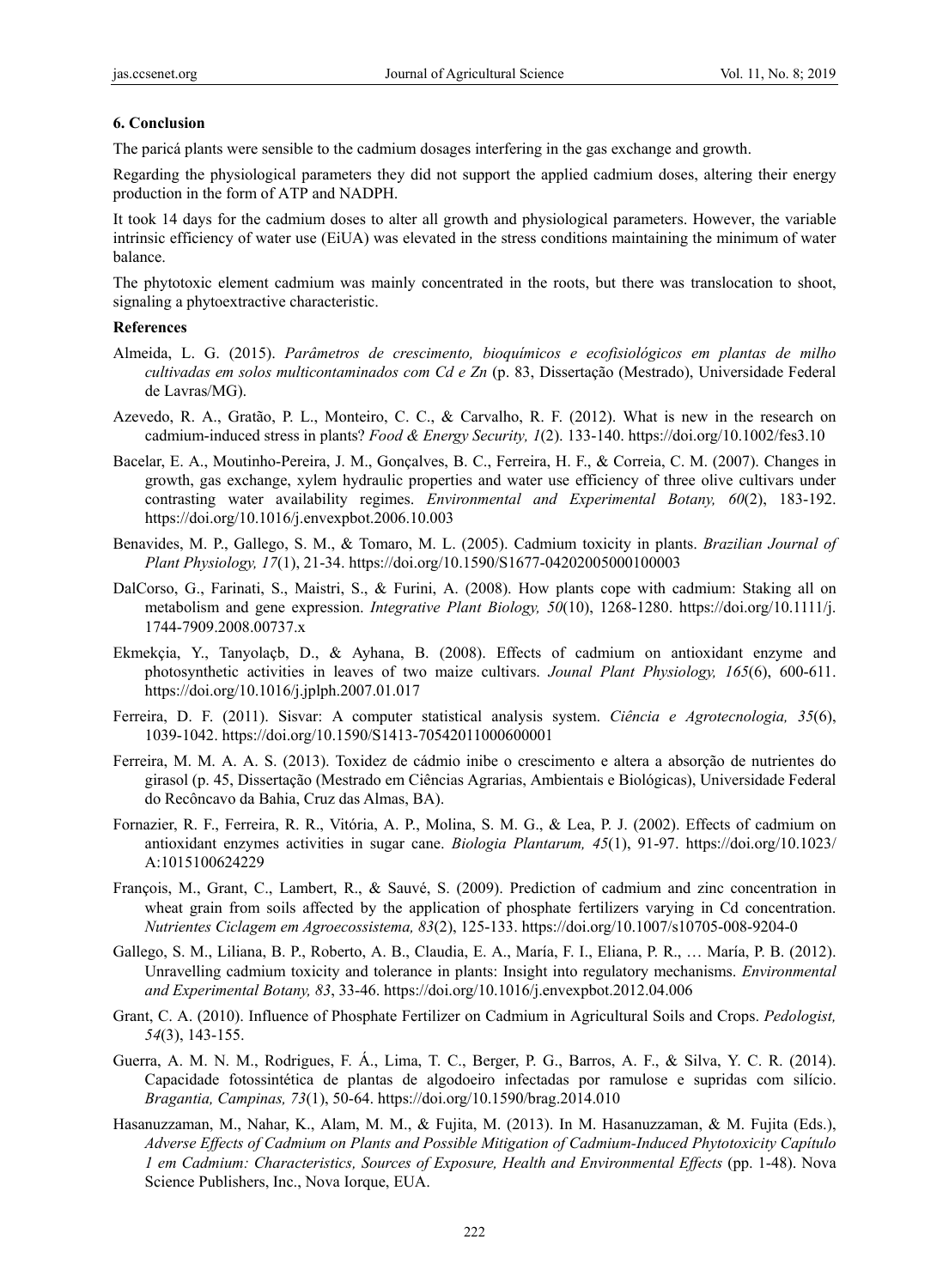- Keilig, K., & Ludwig-Mül, J. (2009). Effect of flavonoids on heavy metal tolerance in *Arabidopsis thaliana* seedlings. *Botanical Studies, 50*(3), 311-318.
- Knecht, J. A., Van Dillen, M., Koevoets, P. L. M., Schat, H., Verkleij, J. A. C., & Ernst, W. H (1994). Phytochelatins in cadmium-sensitive and cadmium-tolerant *Silene vulgaris*. *Plant Physiology, 104*, 255-261. https://doi.org/10.1104/pp.104.1.255
- Lefèvre, I., Vogel Mikus, K., Jeromel, L., Vavpetic, P., Planchon, S., Arčon, I., … Lutts, S. (2014). Differential cadmium and zinc distribution in relation to their physiological impact in the leaves of the accumulating *Zygophyllum fabago* L. *Plant, Cell and Environment, 37*(6). 1299-1320. https://doi.org/10.1111/pce.12234
- Leita, L., Marchiol, L., Martin, M., Peressotti, A., Delle Vedove, G., & Zerbi, G. (1995). Transpiration dynamics in cadmium-treated soybean (*Glycine max* L.) plants. *Journal Agronomy Crop Science, 175*(3), 153-156. https://doi.org/10.1111/j.1439-037X.1995.tb00206.x
- Ma, C. C., Gao, Y. B., Guo, H. Y., & Wang, J. L. (2004). Photosynthesis, transpiration and water use efficiency of *Caragana microphylla*, *C. intermedia* and *C. korshinskii*. *Photosynthetica, 42*(1), 65-70. https://doi.org/ 10.1023/B:PHOT.0000040571.63254.c2
- Marques, M. C., & Nascimento, C. W. A. (2013). Analysis of chlorophyll fluorescence spectra for the monitoring of Cd toxicity in a bio-energy crop (*Jatropha curcas*). *Photochemistry and Photobiology B: Biology, 127*, 88-93. https://doi.org/10.1016/j.jphotobiol.2013.07.016
- Martins, L. L., Reis, R., Moreira, I., Pinto, F., Sales, J., & Mourato, M. (2013). Antioxidative Response of plants to oxidative stress induced by cadmium. In M. Hasanuzzaman, & M. Fujita (Eds.), *Capítulo 3, em Cadmium: Characteristics, Sources of Exposure, Health and Environmental Effects*. Nova Science Publishers, Inc., Nova Iorque, EUA.
- Michalak, A. (2006). Phenolic compounds and their antioxidant activity in plants growing under heavy metal stress. *Polish Journal of Environmental Studies, 15*(4), 523-530.
- Ok, Y. S., Kim, S. C., Kim, D. K., Skousen, J. G., Lee, J. S., Cheong, Y. W., … Yang, J. E. (2011). Ameliorants to immobilize Cd in rice paddy soils contaminated by abandoned metal mines in Korea. *Environmental Geochemistry and Health, 33*(1), 23-30. https://doi.org/10.1007/s10653-010-9364-0
- Parmar, S., Stuiver, C. E. E., Posthumus, F. S., & Shahbaz, M. (2014). Zinc exposure has differential effects on uptake and metabolism of sulfur and nitrogen in Chinese cabbage. *Journal of Plant Nutrition and Soil Science, 177*(5), 748-757. https://doi.org/10.1002/jpln.201300369
- Perfus-Barbeoch, L., Leonhardt, N., Vavasseur, A., & Forestier, C. (2002). Heavy metal toxicity: Cadmium permeates through calcium channels and disturbs the plant water status. *The Plant Journal, 32*(4), 539-548. https://doi.org/10.1046/j.1365-313X.2002.01442.x
- Qian, H., Li, J., Pan-X., Jiang, H., Sun, G., & Fu, Z. (2010). Photoperiod and temperature influence cadmium's effects on photosynthesis-related gene transcription in Chlorella vulgaris. *Ecotoxicology and Environmental Safety, 73*(6), 1202-1206. https://doi.org/10.1016/j.ecoenv.2010.07.006
- Redondo-Gómez, S., Mateos-Naranjo, E., & Andrades-Moreno, L. (2010). Accumulation and tolerance characteristics of cadmium in a halophytic Cd-hyperaccumulator, *Arthrocnemum macrostachyum*. *Hazardous Materials, 184*(1-3), 299-307. https://doi.org/10.1016/j.jhazmat.2010.08.036
- Römkens, P. F. A. M., Brus, D. J., Guo, H. Y., Chu, C. L., Chiang, C. M., & Koopmans, G. F. (2011). Impact of model uncertainty on soil quality standards for cadmium in rice paddy fields. *Sci. Total Environ., 409*, 3098-3105. https://doi.org/10.1016/j.scitotenv.2011.04.045
- Roychoudhury, A., Basu, S., & Sengupta, D. N. (2012). Antioxidants and stress-related metabolites in the seedlings of two indica rice varieties exposed to cadmium chloride toxicity*. Acta Physiol Plant, 34*(17), 835-847. https://doi.org/10.1016/j.scitotenv.2011.04.045
- Sarruge, J. R. (1975). Soluções nutritivas. *Summa Phytopathologica, 1*(3), 231-233.
- Shah, K., Kumar, R. G., Verma, S., & Dubey, R. S. (2001). Effect of cadmium on lipid peroxidation, superoxide anion generation and activities of antioxidant enzymes in growing rice seedlings. *Plant Science, 161*(6), 1135-1144. https://doi.org/10.1016/S0168-9452(01)00517-9
- Sims, D. A., & Gamon, J. A. (2002). Relationships between leaf pigment content and spectral reflectance across a wide range of species, leaf structures and developmental stages. *Remote Sensing of Environment, 81*(2-3), 337-354. https://doi.org/10.1016/S0034-4257(02)00010-X